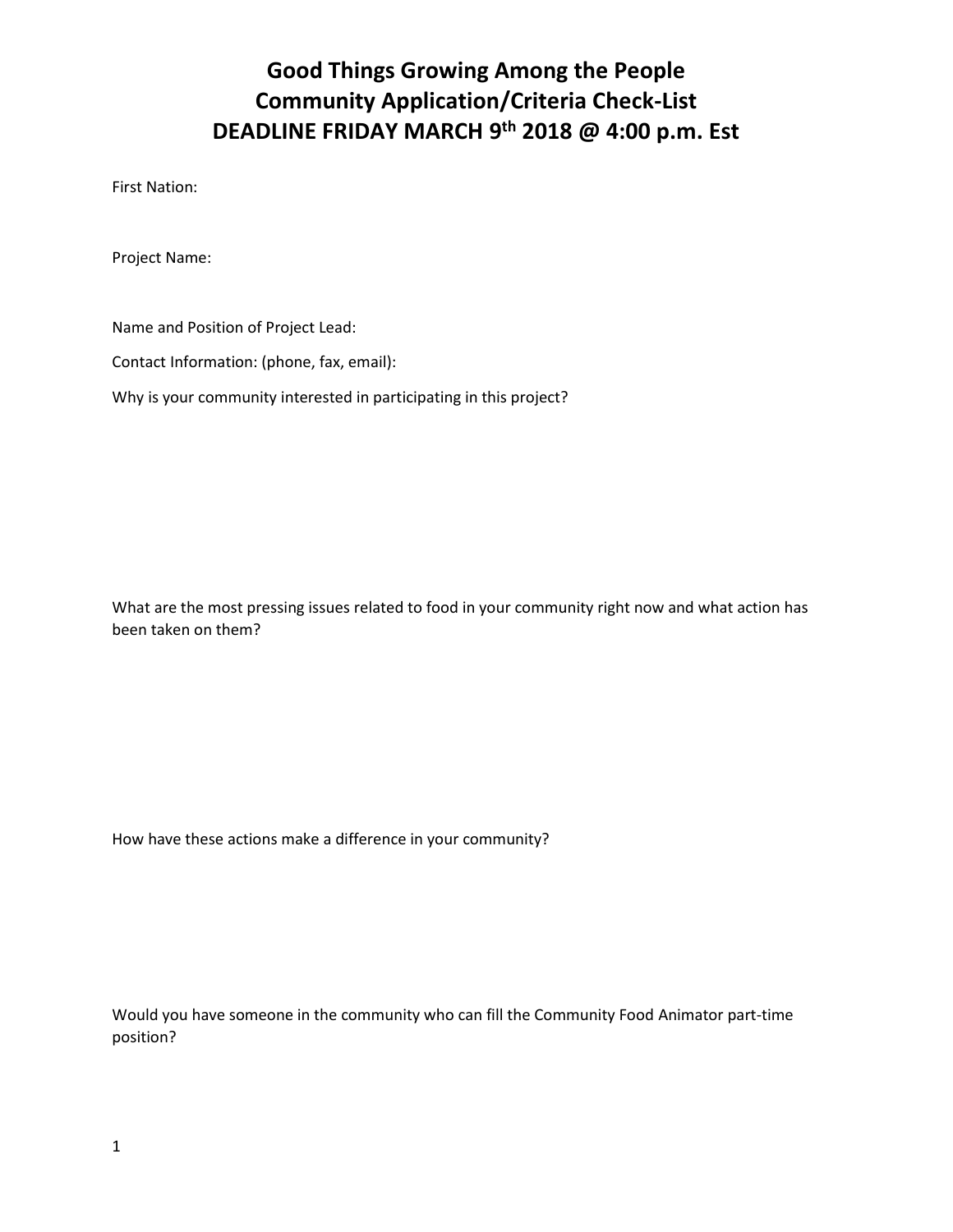## **Good Things Growing Among the People Community Application/Criteria Check-List DEADLINE FRIDAY MARCH 9 th 2018 @ 4:00 p.m. Est**

How will the community support the Community Food Animator position?

This project will require substantial community time and resources. Are you ready for that? Please describe.

What do you want your community to get out of the project?